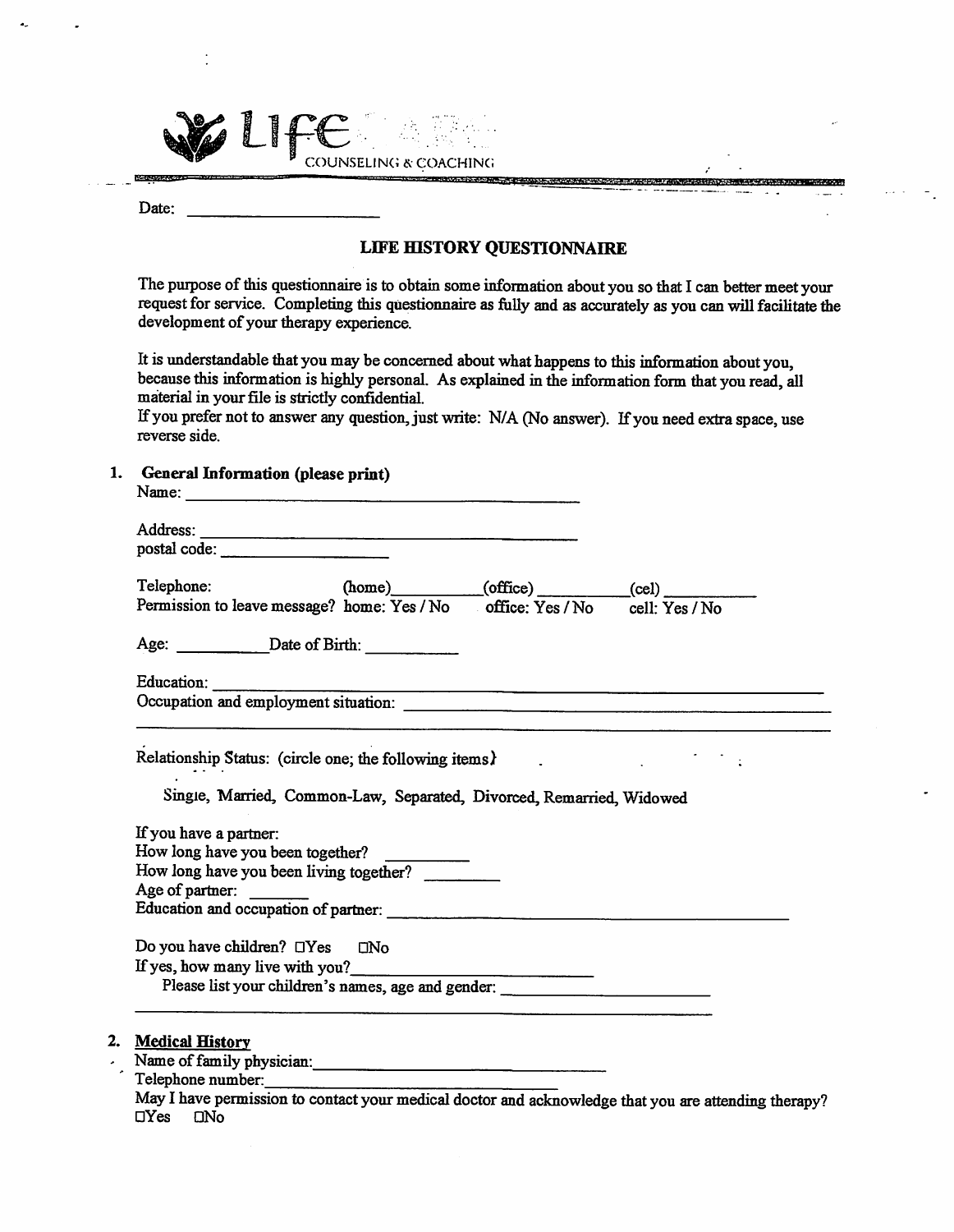# LifeCare Counseling and Coaching Medical History (cont'd)

 $\bullet_{\omega}$ 

 $\ddot{\phantom{a}}$ 

| Have you ever had $\dots$ ?   | (Circle any problems applicable) |                              |                                                       |
|-------------------------------|----------------------------------|------------------------------|-------------------------------------------------------|
| Headache                      | High blood pressure              | Gastritis or esophagitis     | $\mathcal{L}_{\mathcal{A}}$<br>Other hormonal problem |
| Head injury                   | Angina or chest pain             | Irritable bowel              | Chronic pain                                          |
| Loss of consciousness         | <b>Heart attack</b>              | Other intestinal problems    | Bone or joint problems                                |
| <b>Seizures</b>               | Heart rhythm disturbances        | Kidney problems              | Chronic fatigue                                       |
| <b>Dizziness or faintness</b> | Heart valve problems             | Other urinary tract problems | Fibromyalgia                                          |
| <b>Numbness and tingling</b>  | Shortness of breath              | <b>Diabetes</b>              | <b>Hepatitis</b>                                      |
| Weakness                      | Asthma                           | Thyroid problems             | <b>AIDS</b>                                           |
| Coordination problems         | <b>Tuberculosis</b>              | Menstrual problems           | <b>Allergies</b>                                      |
| Other:                        |                                  |                              |                                                       |
|                               |                                  |                              |                                                       |

Current Symptoms and Problems (Circle any problems you have experienced in the past month)

| Depression                  | Unhappy with your situation | Short attention span         | Hallucinations            |
|-----------------------------|-----------------------------|------------------------------|---------------------------|
| Grief/Loss                  | Pessimism about the future  | Memory problems              | <b>Paranoid thoughts</b>  |
| <b>Anxiety</b>              | <b>Traumatic memories</b>   | <b>Compulsive behaviors</b>  | Other unusual thoughts    |
| <b>Panic attacks</b>        | <b>Nightmares</b>           | <b>Compulsive overeating</b> | Self-destructive behavior |
| Fears/phobias               | Sleep disturbance           | Anorexia                     | Suicidal urges            |
| <b>Obsessional worry</b>    | <b>Appetite changes</b>     | <b>Bulimia</b>               | <b>Aggressive urges</b>   |
| Feeling helpless or trapped | Fatigue/energy problems     | Alcohol abuse or dependence  | Other:                    |
| Unhappy with yourself       | Inability concentrating     | Drug abuse or dependence     |                           |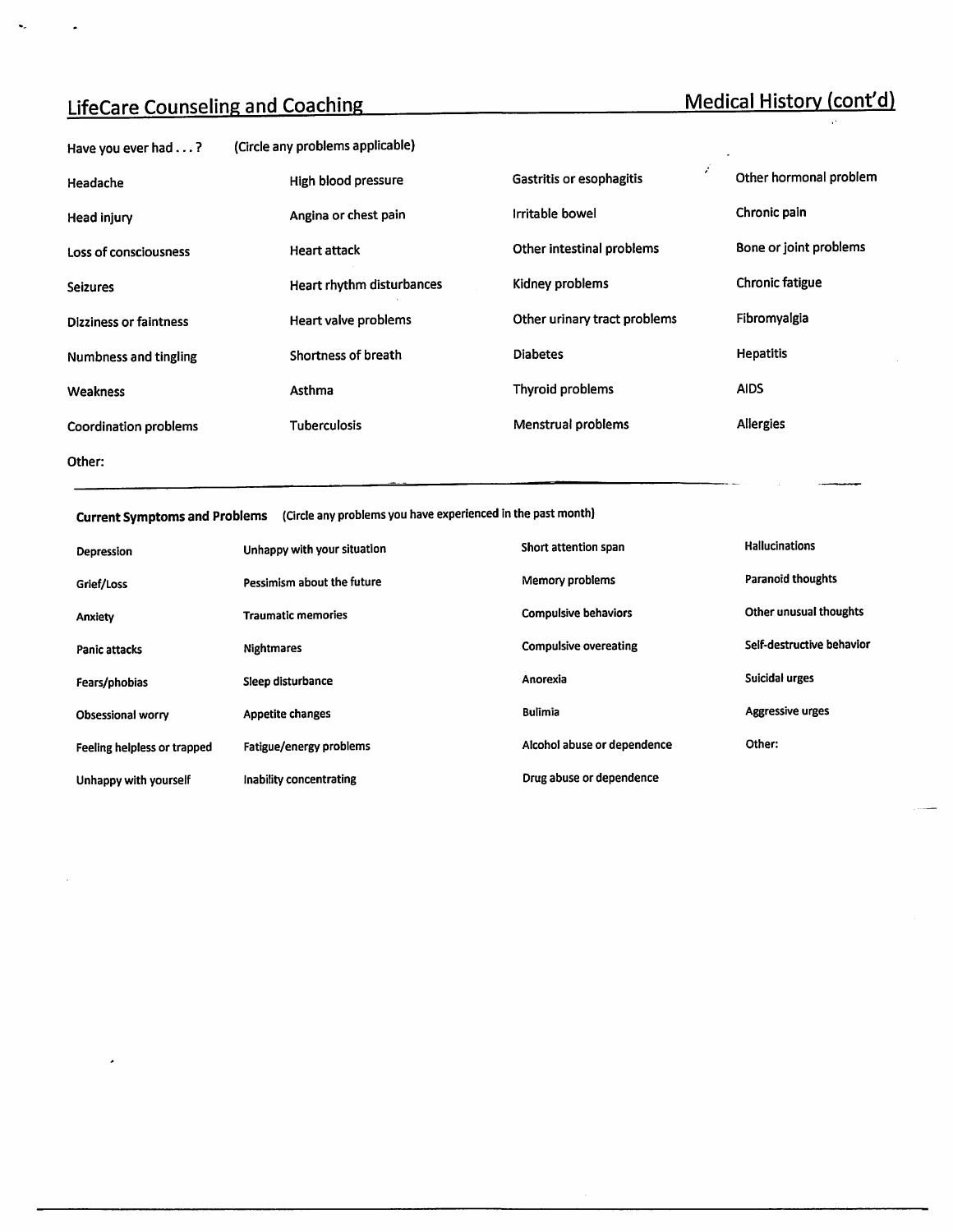| Do you currently have any medical problems that require treatment? TYes | $\square$ No |
|-------------------------------------------------------------------------|--------------|
| If YES, please describe the problem and nature of the treatment:        |              |

Are you taking any medication at this time?  $\Box$ Yes  $\Box$ No If YES, please list (include both prescription & non-prescription medication):

What other serious medical problems or accidents have you had?

Do you have any special physical needs? (please describe)

#### 3. Chemical Use;

Do you use recreational drugs?  $\Box$  Yes  $\Box$  No

If YES, please list:

| How frequently do you use alcohol?                           |
|--------------------------------------------------------------|
| How much beer, wine or hard liquor do you consume each week? |
| Have you ever been criticized for your drinking or drug use? |
| Have you ever felt guilty for your alcohol or drug use?      |
| How do drugs and/or alcohol effect you?                      |

4. Comfort: Do you/did you ever turn to alcohol, drugs, sex, pornography, gambling, food, shopping or other material things (describe) for comfort? (Circle relevant items.)

#### 5. Social Network

Do you have someone with whom you can share personal problems or go to for comfort? LIYes LINo If yes, who is it?

How do you spend your leisure time?

Do you belong to any clubs or organizations (eg. church group, bowling team, PTA etc...)?

#### 6. Family History

| Relative: Name | Current age (or<br>age at death)   | Illness (or | Education<br>cause of death) | Occupation |
|----------------|------------------------------------|-------------|------------------------------|------------|
| Father:        |                                    |             |                              |            |
| Mother:        |                                    |             |                              |            |
|                | Others(step parents/grandparents): |             |                              |            |
|                |                                    |             |                              |            |
|                |                                    |             |                              |            |
| Siblings:      |                                    |             |                              |            |
|                |                                    |             |                              |            |
|                |                                    |             |                              |            |

(Use reverse side if necessary)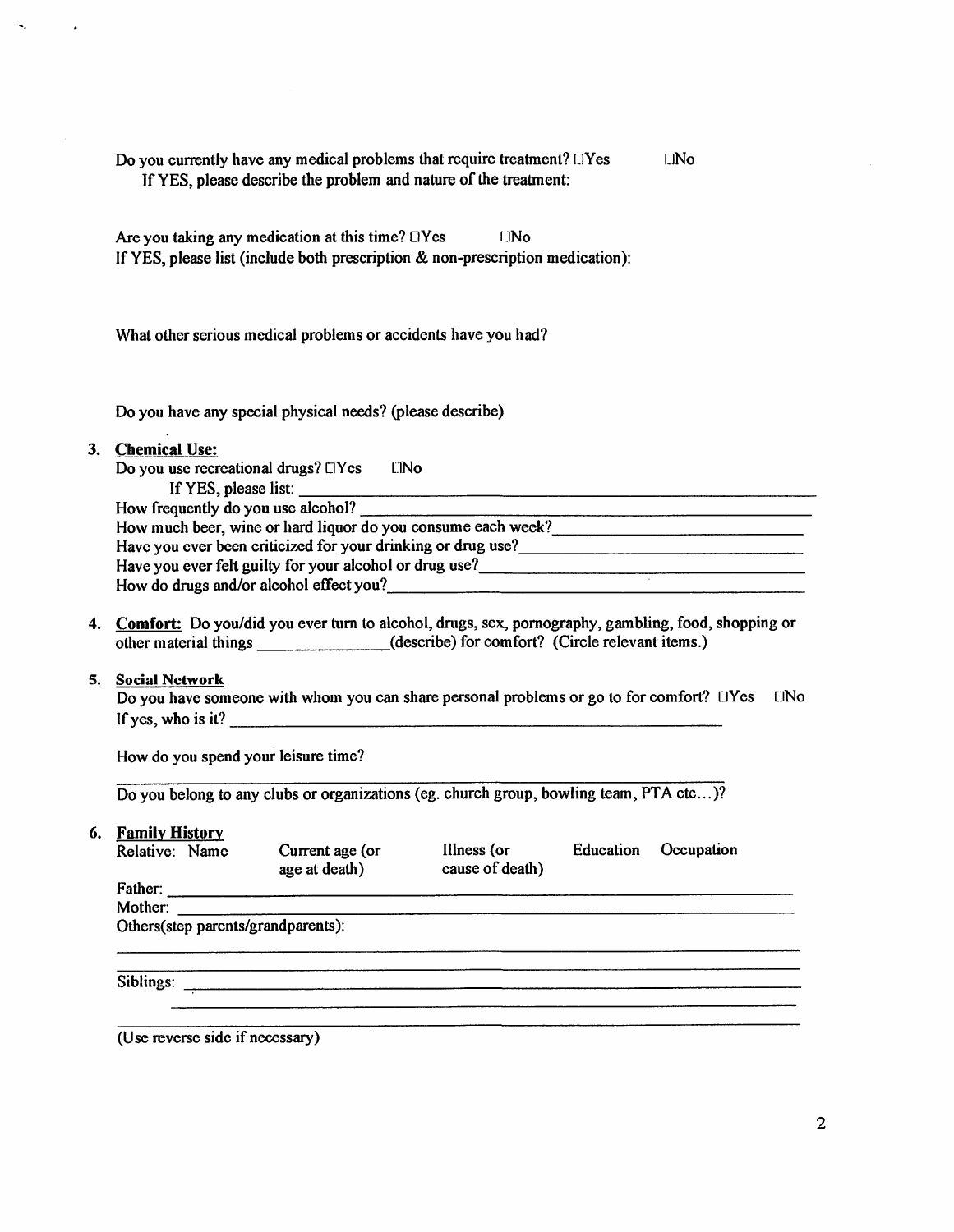If you were to choose three adjective to describe your mother, as you were growing up, what would they be? be? , .

What sort of relationship did you have with your mother?

If you were to choose three adjective to describe your father, as you were growing up, what would they be? be? , , .

What sort of relationship did you have with your father?

Were your parents openly affectionate? Did they fight?

Did they resolve arguments and get close again?

Who did you go to for comfort as a child?

Comment on any significant relationships that have been influential in your experience growing up. (Use reverse side if necessary):

### 7. Relationship History:

|                                              |              | Partner's name Partner's age when Your age when Your age when<br>relationship began relationship began relationship ended |                         |     |          |                                    |      |
|----------------------------------------------|--------------|---------------------------------------------------------------------------------------------------------------------------|-------------------------|-----|----------|------------------------------------|------|
|                                              |              |                                                                                                                           |                         |     |          |                                    |      |
|                                              |              |                                                                                                                           |                         |     |          |                                    |      |
|                                              |              |                                                                                                                           |                         |     |          |                                    |      |
|                                              |              |                                                                                                                           |                         |     |          |                                    |      |
| <b>Current Relationship:</b>                 |              |                                                                                                                           |                         |     |          |                                    |      |
|                                              |              | Level of commitment to relationship:                                                                                      |                         |     |          | Level of distress in relationship: |      |
| $1 \quad 2 \quad 3 \quad 4 \quad 5$          |              |                                                                                                                           |                         |     |          | $1 \quad 2 \quad 3 \quad 4$        | 5    |
| Low                                          |              | High                                                                                                                      |                         | Low |          |                                    | High |
| (Circle number)                              |              |                                                                                                                           |                         |     |          |                                    |      |
| <b>Cultural/Religious Information:</b><br>8. |              |                                                                                                                           |                         |     |          |                                    |      |
|                                              |              | 2. How much do you identify with your ethnic heritage?                                                                    |                         |     |          |                                    |      |
| $\mathbf{1}$                                 | $\mathbf{2}$ | $\mathbf{3}$                                                                                                              | $\overline{\mathbf{4}}$ |     | 5        |                                    |      |
| Not at all                                   |              |                                                                                                                           |                         |     | Strongly |                                    |      |
|                                              |              |                                                                                                                           |                         |     |          |                                    |      |
|                                              |              | 4. Are you currently active in your religion/spiritual practice?                                                          |                         |     |          |                                    |      |
| 1                                            | $\mathbf{2}$ | 3                                                                                                                         | 4                       |     | 5        |                                    |      |
| Not at all                                   |              | Somewhat                                                                                                                  |                         |     | Yes      |                                    |      |